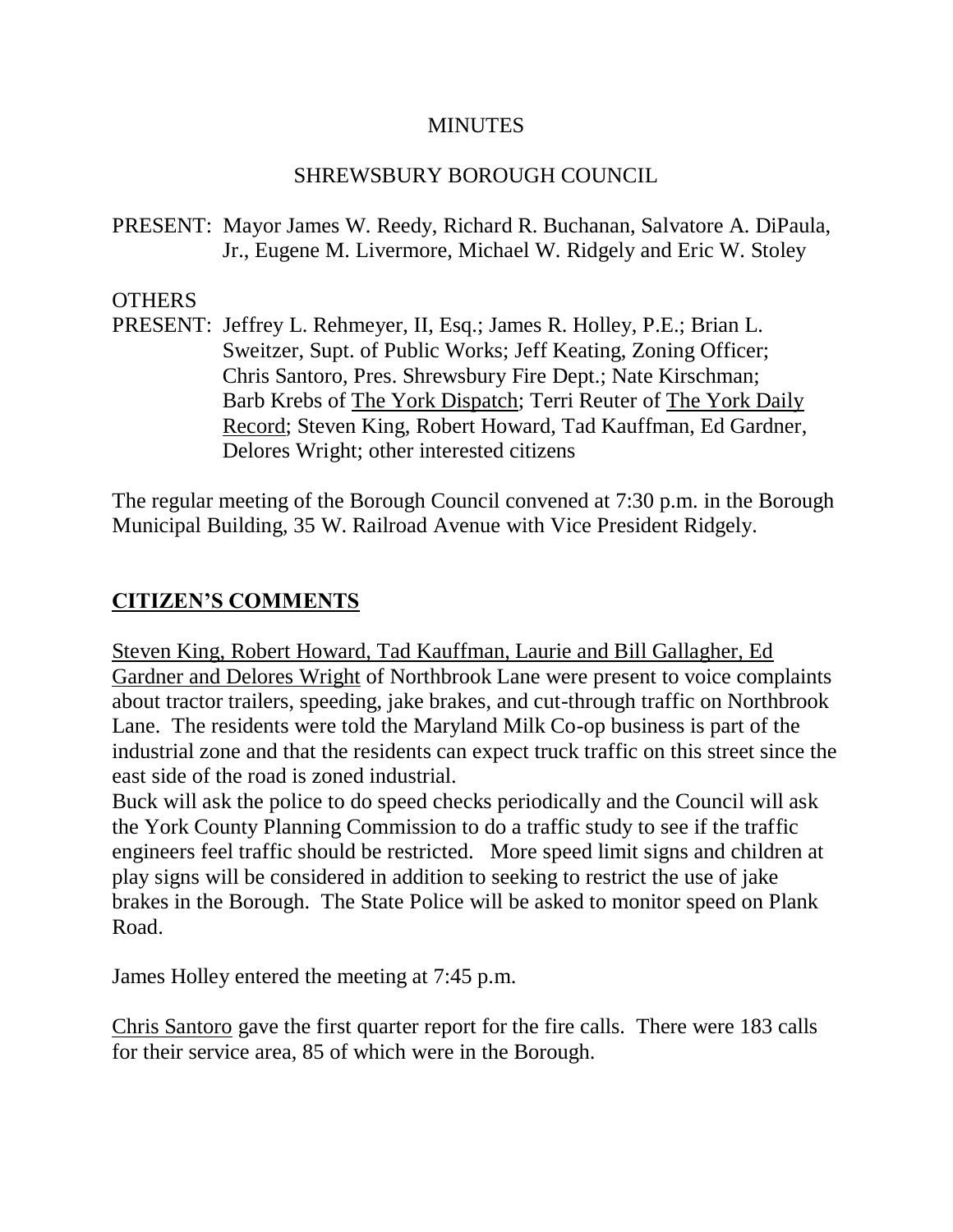# **APPROVAL OF MINUTES**

- E. Stoley moved to approve the minutes of the June 14 meeting.
- R. Buchanan seconded. The motion carried with all in favor.

### **APPROVAL OF EXPENDITURES AND REPORT OF ACCOUNTS**

E. Stoley moved to approve the expenditures and report of accounts for June.

S. DiPaula seconded. The motion carried with all in favor.

# **BILLS**

- Barton Associates designer/engineer services for maintenance building addition \$1,521.50;
- James R. Holley & Assoc. authority meeting \$70.80, design of North end pump station \$406.35; streets 2000 \$870.83; general engineering \$777.13; Valley Road pump station \$4.95; reservoir rehabilitation \$701.98; wellhead protection \$223.05
- Velda Nickell bookkeeping services for June 14 hours \$280.00
- Murphy & Dittenhafer municipal building plans \$2,296.94
- Geological Services, Inc. wellhead protection services \$1,157.50

S. DiPaula moved to approve the above bills.

E. Livermore and R. Buchanan seconded. The motion carried with all in favor.

# **SUBDIVISION AND LAND DEVELOPMENT BUSINESS**

Betty Grove Final Subdivision Plan #2000-2 - W. Clearview Dr.

A waiver from Section 509 of the Land Development and Subdivision ordinance is needed to allow a panhandle access to a home that has been in existence in excess of 25 years. All changes were made to the plan and Jim Holley recommended approval.

E. Stoley moved to grant the waiver from Section 509 of the Land Development and Subdivision Ordinance.

S. DiPaula and E. Livermore seconded. The motion carried with all in favor.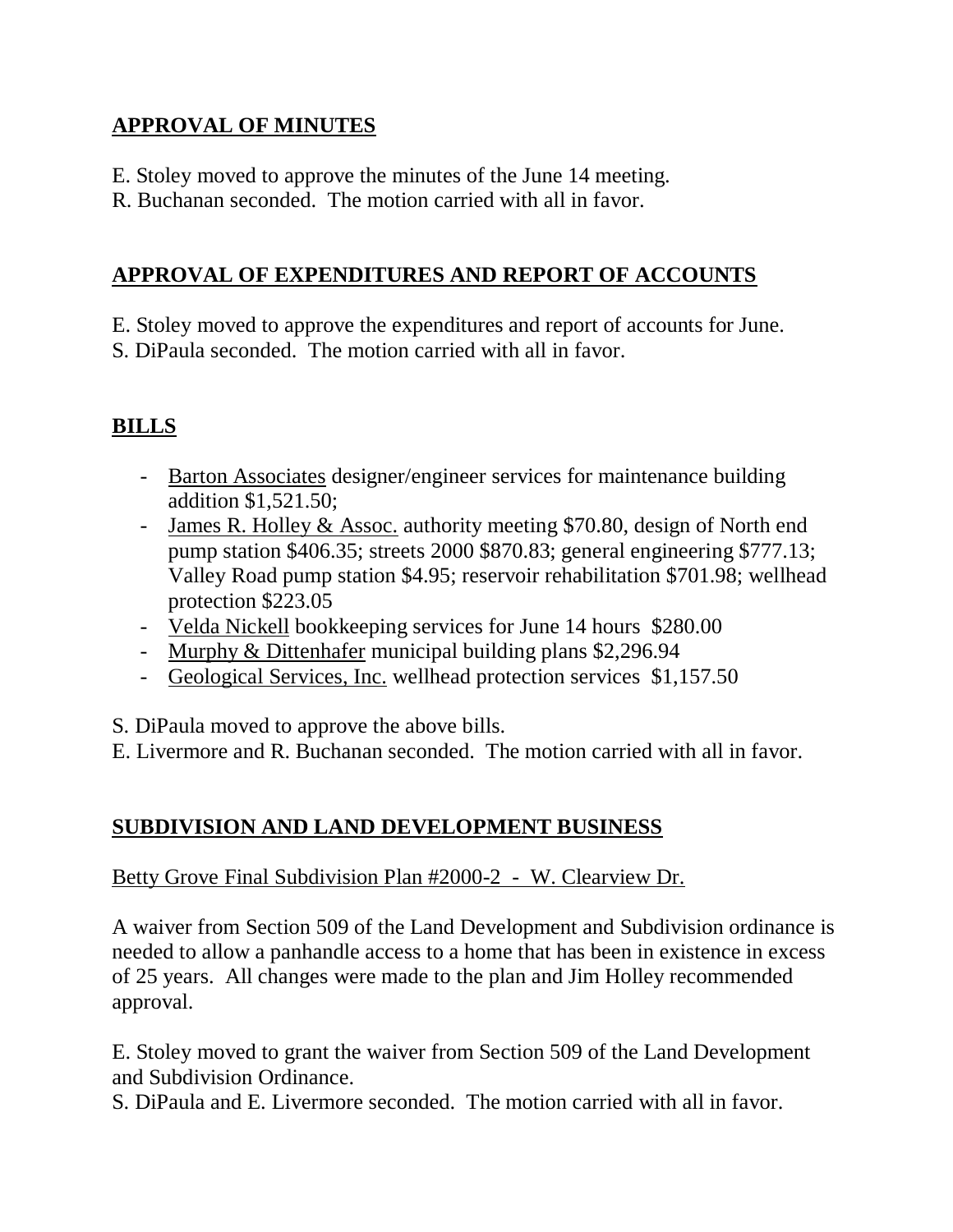- E. Stoley moved to approve the final subdivision plan.
- S. DiPaula seconded. The motion carried with all in favor.

## Zoning Officer – Jeff Keating

Jeff reported the first phase of the Market Square renovations will soon begin. Jeff was asked to look into some confusion recently about the size and setbacks of sheds and perhaps we want to go by square footage for sheds instead of length measurements. The Unimart sign is still lit. We will invite the representatives to a Council meeting to discuss the sign.

Jeff left the meeting.

**Water & Sewer** – Richard R. Buchanan

### Deer Creek Road Sewer Pump Station Malfunction

An air hose broke and the sewer pump station overflowed on July 4. The last overflow was in January, 1999. A neighboring property owner who has a 12 foot deep hand dug well close the creek wanted his water tested and the results came back positive for total and fecal coliforms. The homeowner already had a UV light system in place. The cost for a complete new well is between \$3,500 – 5,000.

Buck will speak with the property owner and urge him to do something about the shallow well for his own safety.

### **Public Roads & Lighting**

#### Street Bids

Three bids were received for resurfacing West Forrest Avenue at Cherry Tree Lane and Morgan Drive and Kreeger Alley:

| Rosenberger's Paving & Concrete, Inc. | \$15,178.40 |
|---------------------------------------|-------------|
| Emory J. Peters Excavating & Paving   | \$15,710.30 |
| W. Craig Adams, Inc.                  | \$22,770.00 |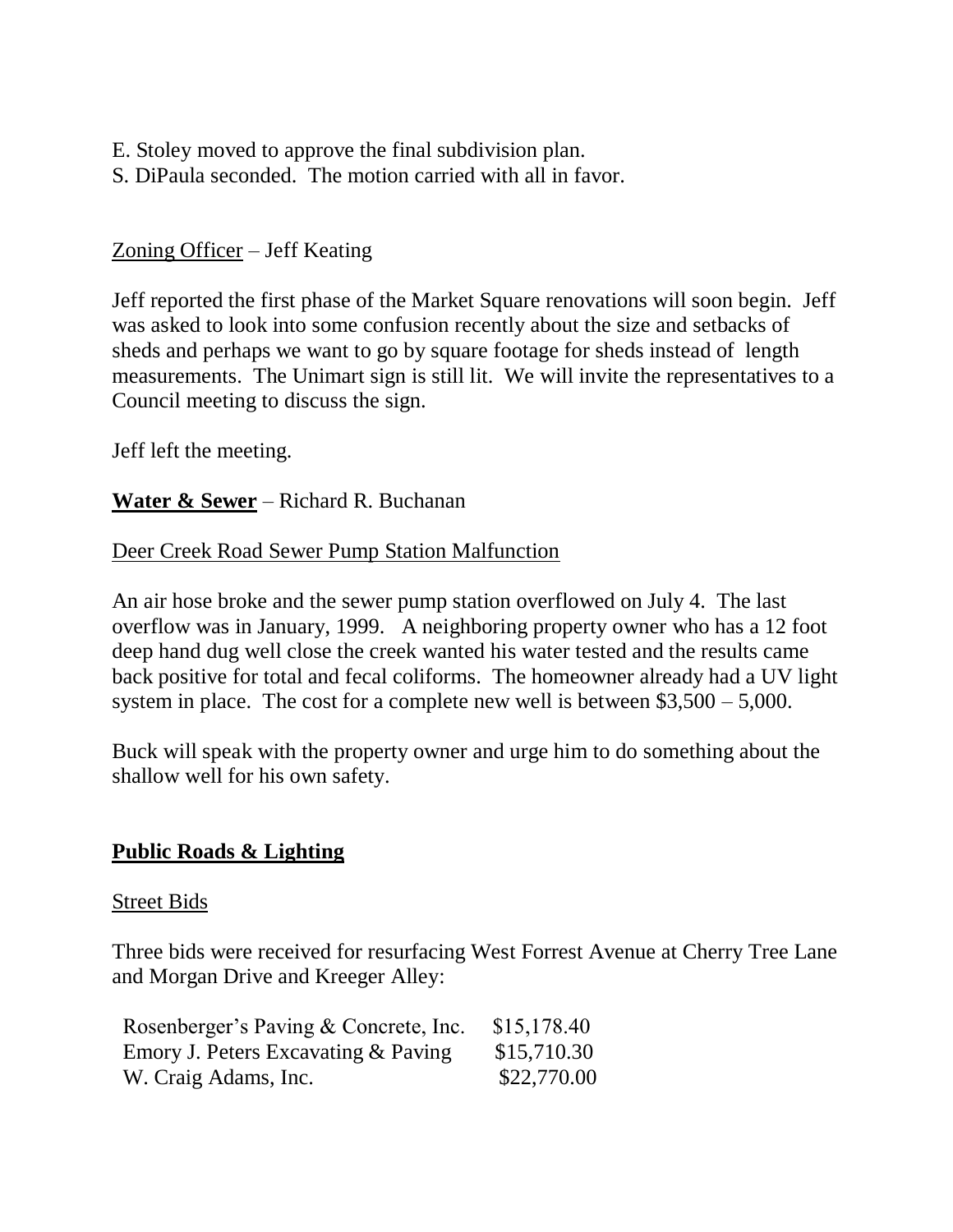The bid will be awarded later in the meeting.

### Emergency Pre-emption – Market Square

This will be discussed at budget time. We will pay for north and southbound and its possible New Freedom Borough will pay the eastbound direction.

### Urbanized Area for PA for Restricting High Trucks

Buck discussed this with Chief Childs. He is not against the idea but he doesn't feel its necessary. The high trucks have escorts under a special permit and they are responsible for any mishaps and if there were an accident and traffic had to be rerouted, the police would be on the scene anyway.

## **Public Lands, Buildings and Finance** – Michael W. Ridgely

### Tower Site on Woodland Drive

Correspondence was received from Comsite Corporation inquiring if the Borough was interested in selling an easement or selling outright the land where the former Motorola tower is located. We currently receive \$500.00 per month for rent.

We need further clarification as to how much land they would need and the land would have to go up for public sale. A meeting with Comsite will be necessary.

### Township RadioTower on Tank near 238 N. Main St.

The Township had requested the placement of a tower on the water tank close to the radio club tower. The Borough also experiences communication problems.

Nate Kirschman of the radio club said the Borough's radio system will not work on the new tower. If we purchased new radios we could share a frequency with the Township and be able to communicate with them as well. Nate felt there would be no conflict with the frequencies of the fire department, Smith Brothers or the radio club. However, before another tower would be placed there it would have to be engineered so as to not interfere with the radio club's tower or create any operational problems.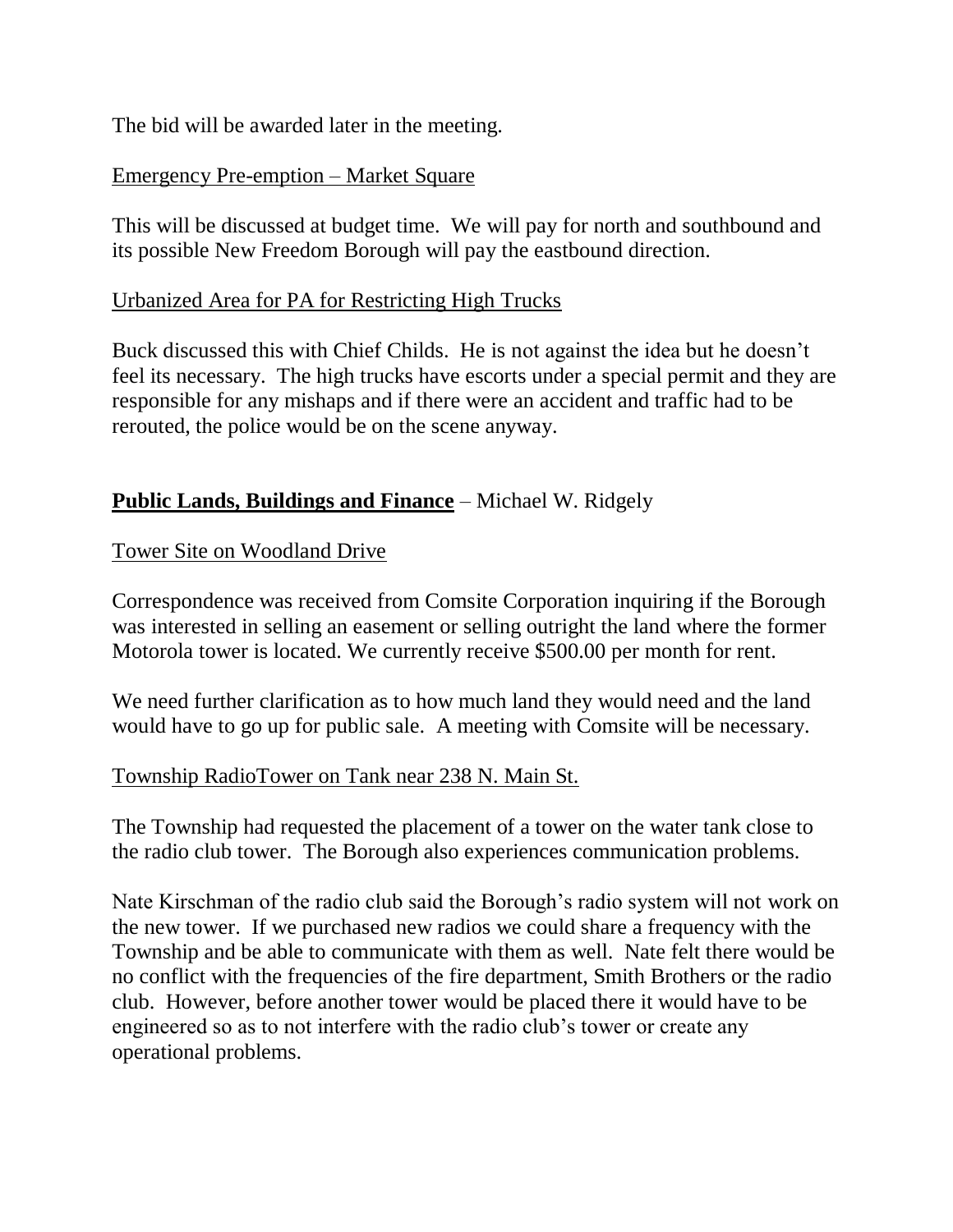A motion was made and seconded to approve the concept of the Township placing a tower on the water tank as long as there is no interference with the radio club's tower and there is proper access to the ladder.

### Municipal Building Renovations

The next meeting of the Committee and Frank Dittenhafer will be on July 20 at which time the plans will be 90% complete.

Mike presented the following with regard to the renovations:

- 1) 400 amp service would be required;
- 2) there is an existing chimney which would be located in the new lobby area and the boiler needs to be replaced. the chimney would be removed;
- 3) the council chamber will be set up in such a way as to make use of the blackboard area for presentations which would be to Council's right with padded chairs for the audience; and
- 4) a trailer to house the office staff during renovations.

E. Livermore moved to approve the previously discussed items.

E. Stoley seconded. The motion carried with all in favor.

# **Engineer's Report** – James R. Holley, P.E.

### Grease Traps

Jim is currently sizing grease traps for Brian for about nine businesses.

### Bulk Caustic Tanks

There have been problems with the heating coils in that they keep failing. The proposal is to insulate and three walls of the additions housing the tanks and to install permanent heaters that will kick on when the temperature drops below a certain degree.

R. Buchanan moved to authorize Brian to have his crew insulate the walls and to have heaters installed.

S. DiPaula seconded. The motion carried with all in favor.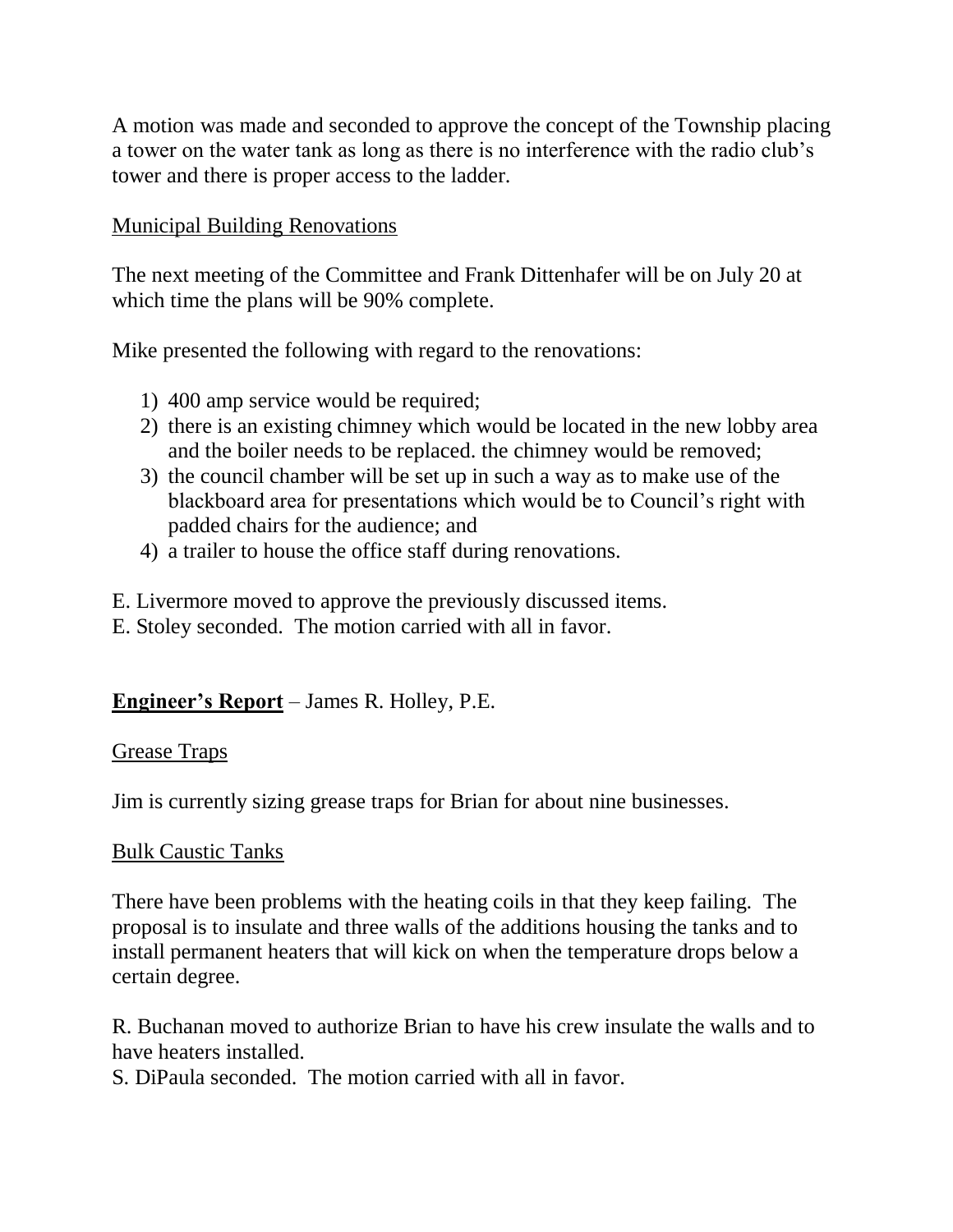### Reservoir Rehabilitation

Bids will be presented at next month's meeting for sandblasting and recoating of the inside of the concrete tanks. Some maintenance items will also be done. It was decided to renovate the existing roofs since replacement roofs will cost \$92,000 for the larger tank and \$34,000 for the smaller tank. The work will be done in late Fall or early Winter.

### Covington Ridge Sewer Module

The Municipal Authority suggested the developer and the Borough split the cost to have one large pump station installed along Valley Road and to remove the two older stations. The cost for the developer will be what he would have had to pay to install a station to serve the development. The modules reflect this proposal.

R. Buchanan moved to adopt the resolution agreeing to serve this development with sewer and for the installation of the one large pump station. E. Stoley seconded. The motion carried with all in favor.

E. Stoley moved to authorize the Secretary to sign the transmittal letters.

R. Buchanan seconded. The motion carried with all in favor.

### S. Main Street Repaving

Jim said the PADOT engineer called him to say the homes from about 227 S. Main Street and further south will lose their curbing when the street it repaved next year. We should let the homeowners know that they will have to re-install the curbing at their expense and any driveway work will be at their expense.

### Right of Way – Trout Run Pump Station

Dwight Summers is cooperating in allowing the right of way to be shifted off of his driveway to allow a gas service and the emergency generator to be installed at the pump station.

### Kreeger Alley

The Borough had contemplated condemning this alley but there is a property owner who must use this alley to exit the rear of his property and there is also a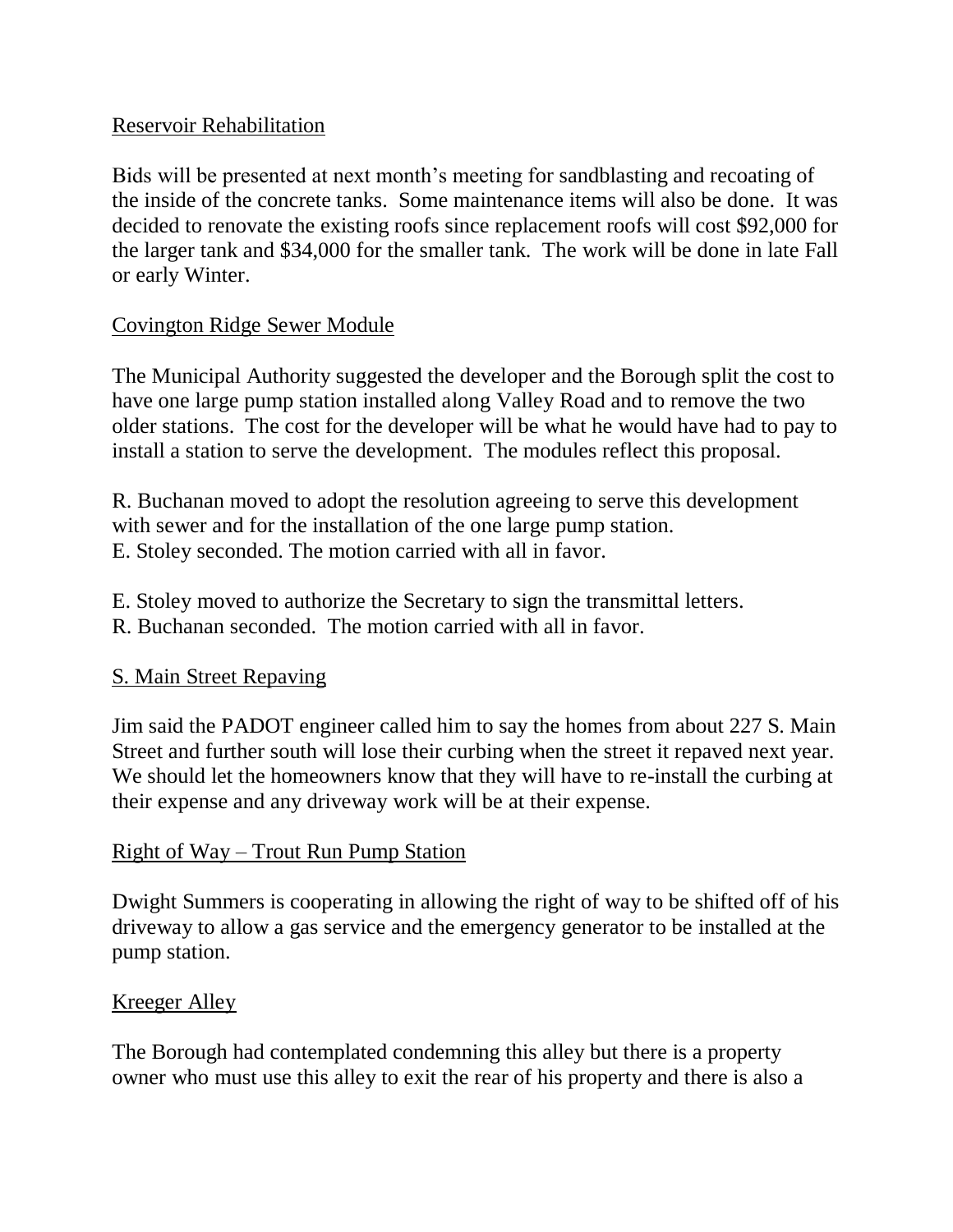drainage structure that runs under the second garage to behind the Factory building.

E. Stoley moved to accept the bid of Rosenberger's Paving & Concrete, Inc. for the bid price of \$15,178.40 for the roadwork on West Forrest Ave. and Kreeger Alley.

### Deer Creek Pump Station

Brian reported Mr. Keeny will allow the Borough additional ground for us to install a generator at this station.

### **Solicitor's Report** – Jeffrey L. Rehmeyer, II, Esq.

### F.I.R.E. Resolution

Jeff contacted the company who would do the collections from the insurance companies when there is a claim made against an insurance company. He also amended the resolution to not allow F.I.R.E. to contact a property owner unless we authorize them to do so.

- E. Stoley moved to approve Resolution #2000-2.
- R. Buchanan seconded. The motion carried with all in favor.

### Weed Collections

The bill for mowing 104 Westview Drive has been forwarded to the mortgage company and the property owner of 33 S. Main St. has not signed for his certified notice for the hearing set for July 20.

### Knott Delinquent Sewer Bills

Jeff gave notice to the third property owner of the delinquencies and a lien will be filed within 30 days and then we can move ahead with forcing the sale.

### Wawa Plans

Land development and tract consolidation/subdivision plans were filed and forwarded to the Planning Commission for review.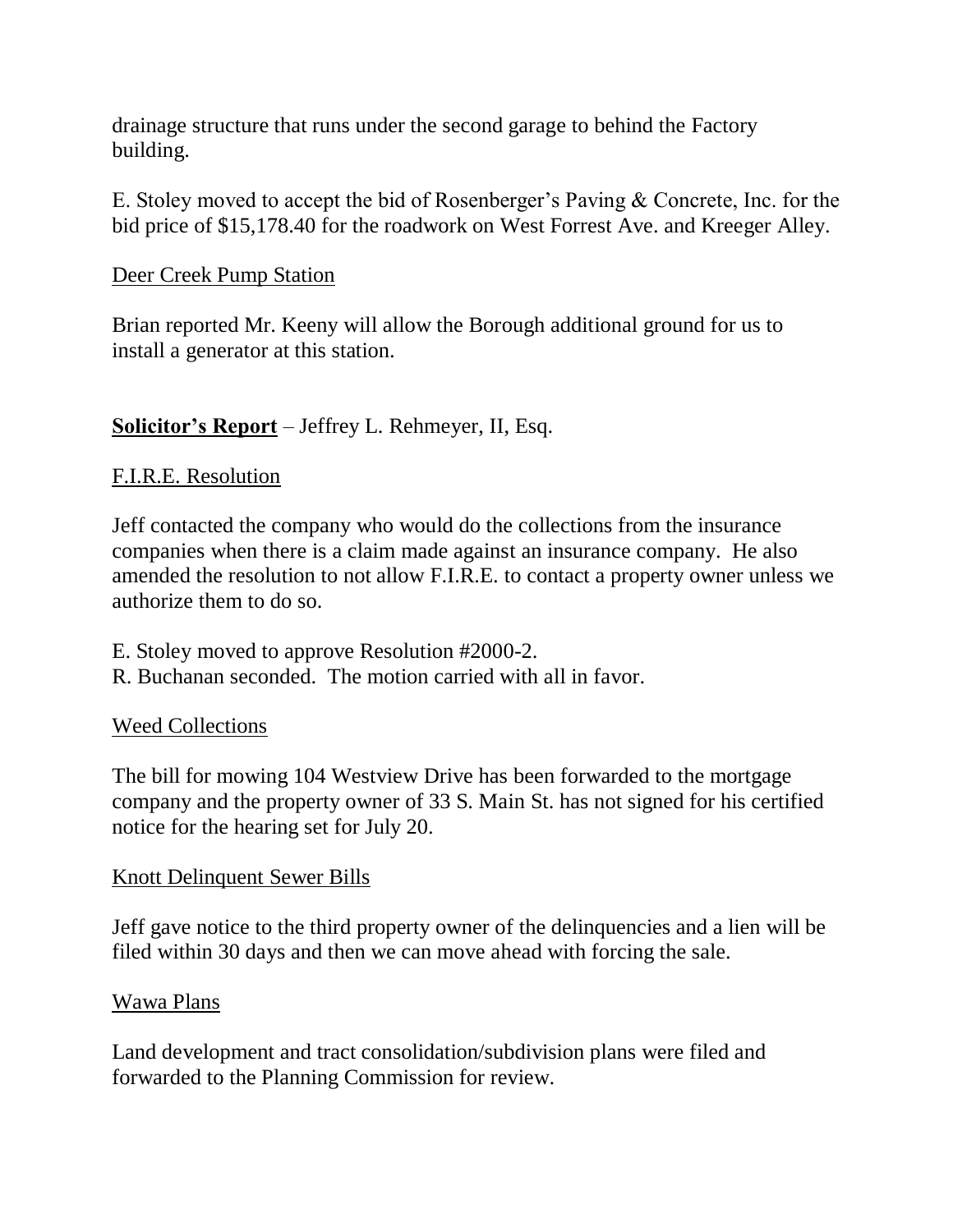### Borough Solicitor

A letter was received from Jon Countess asking Council to appoint Jeff Rehmeyer to be the solicitor for the Borough since Jon will be retiring and he feels Jeff is very qualified to take over.

S. DiPaula moved to endorse this suggestion and that Jeff Rehmeyer be appointed to be our primary representative from the firm of Countess Gilbert Andrews. R. Buchanan seconded. The motion carried with all in favor.

### G.S. Communications Sellout

Correspondence was received regarding the sale of G.S. Communications to Adelphia Communications Corporation.

Jeff will review the paperwork submitted regarding the sale.

### **Public Safety, Welfare and Personnel** – Salvatore A. DiPaula, Jr.

### Water License

Sal reported Dale Bosley passed his water certification test.

### Personnel Meetings

Meetings will be held on Thursday, August 17 beginning at 7:00 p.m.

### **Secretary's Report** – Cindy L. Bosley

### Audit of Pension Funds

An audit of the pension funds for the years 1997-1999 will take place next week.

### Carnival

If any Council member would like to help with bingo or in the funnel cake stand, please call Joe Brockmeyer. The carnival runs from 7/31 thru 8/5.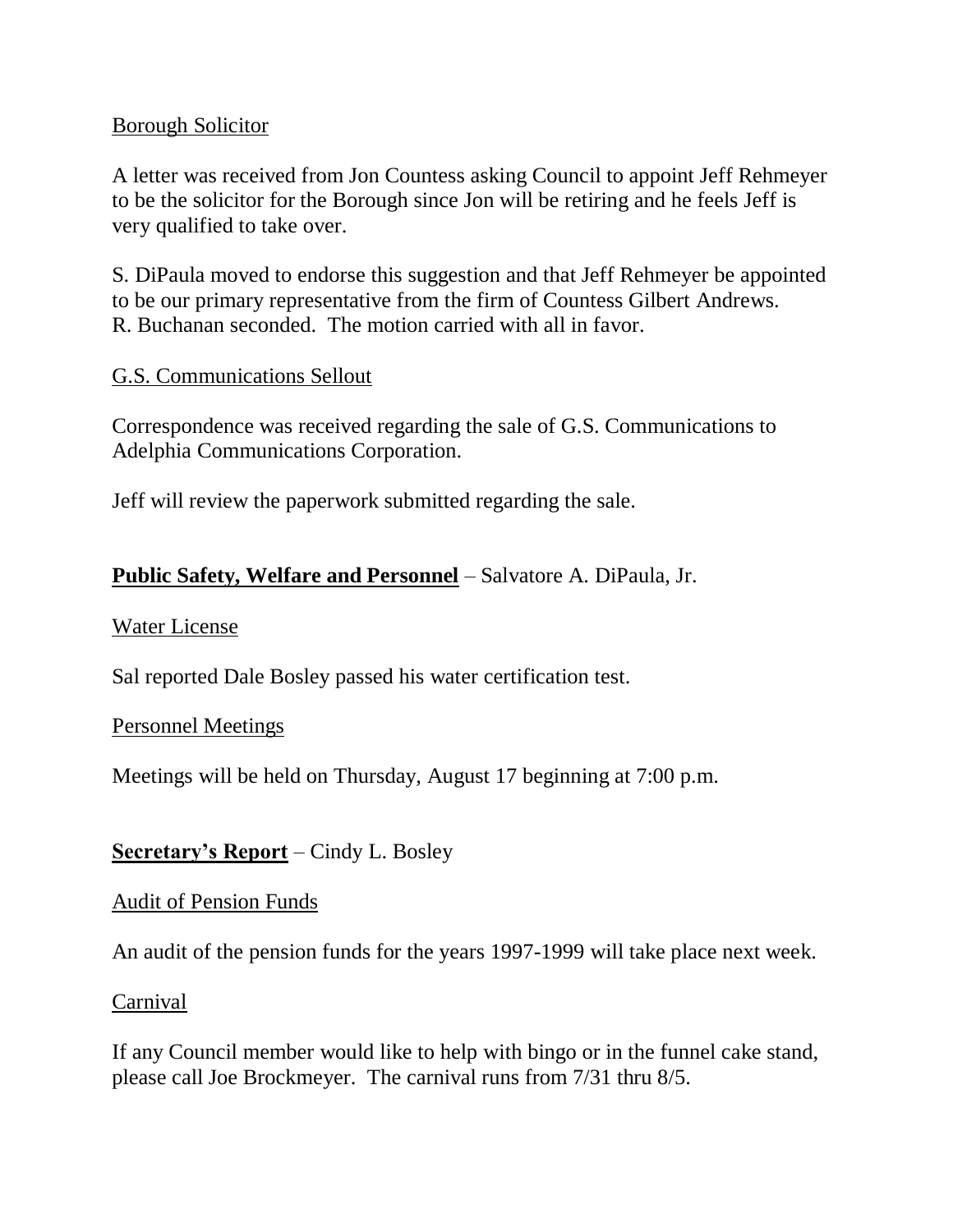### Annual Borough Dinner

The dinner will be held on Friday, November 10 at the fire hall.

### **York Area Earned Income Tax** – Eugene M. Livermore

Gene reported he will be attending the meeting on July 24.

## **Recreation Board** – Eric W. Stoley

Eric reported there is a concert on July 23 and July 29 Dreamwrights will perform. The regional meeting held last month was well-attended by Shrewsbury Township representatives. The next joint meeting will be here on August 29. The Township is looking at rejoining regional recreation.

E. Livermore submitted the results of a questionnaire from a survey done by the SNAP group of Southern Farms.

### **Planning Commission/Regional Planning Commission** – Eric W. Stoley

The next regional meeting will be in August.

### Resignation of Jan Allen

Jan Allen submitted her resignation from the planning commission as she is moving from the area. Tad Kauffman submitted a letter of interest with his resume. The opening will be advertised on the cable channel with an appointment to be made at the August Council meeting.

### **Southern Regional Police** – Richard R. Buchanan

There was no meeting the first Wednesday of the month; it will be next week. The two officers hired will complete their training the middle of August.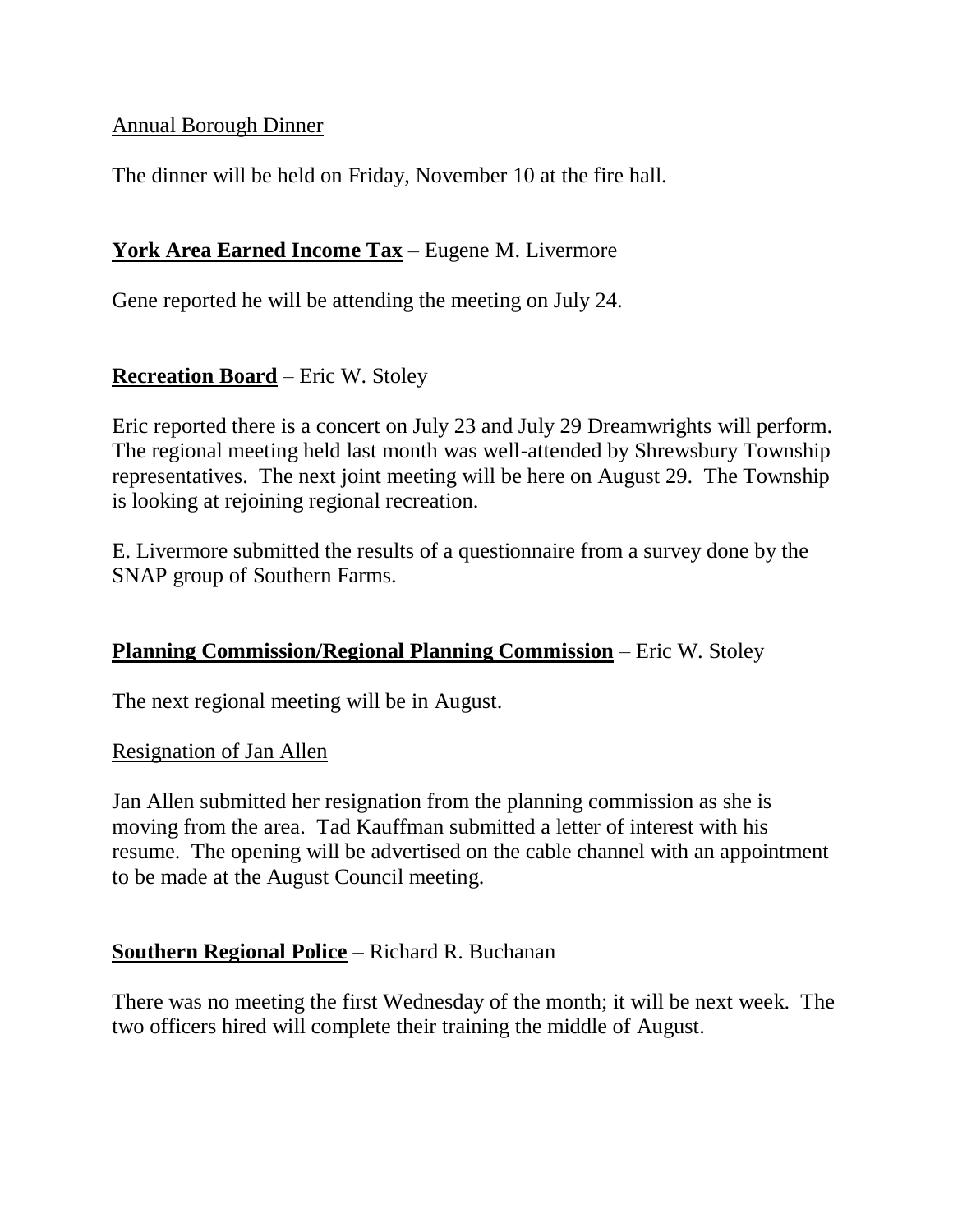### **UNFINISHED BUSINESS**

E. Livermore reported the Eagle Scout Project done Memorial Day by Chris Shope went very well despite the downpours.

#### **NEW BUSINESS**

E. Stoley reported the police had calls about the odors coming from the Heyne's Refuse garage on Onion Blvd. over the July  $4<sup>th</sup>$  holiday.

### **COMMUNICATIONS**

-Correspondence from the Nuclear Regulatory Commission regarding a new reactor oversight process for the Three Mile Island Nuclear Station. -Correspondence from Sen. Waugh asking for ideas for the Betterment Program 2002-2003 for maintenance and resurfacing projects on two and three lane highways.

### **OTHER BUSINESS**

Vito Grippo who has/had the food stand in the parking lot of the Case and Keg on East Forrest Avenue was present because he felt he was being singled out by being notified he can no longer operate at this location. He was told his business is in violation of the Zoning Ordinance in that there are two uses on one property. The Case and Keg is not zoned for a shopping center that allows more than one use. A question came up several months ago about the discharge water. Mr. Grippo says he carries the dishwater to a sink in the Case and Keg. Jeff Keating was to notify Mr. Grippo he was in violation of the Zoning Ordinance, which he did by letter.

### **ADJOURNMENT**

The meeting was adjourned at 10:17 p.m.

Submitted by,